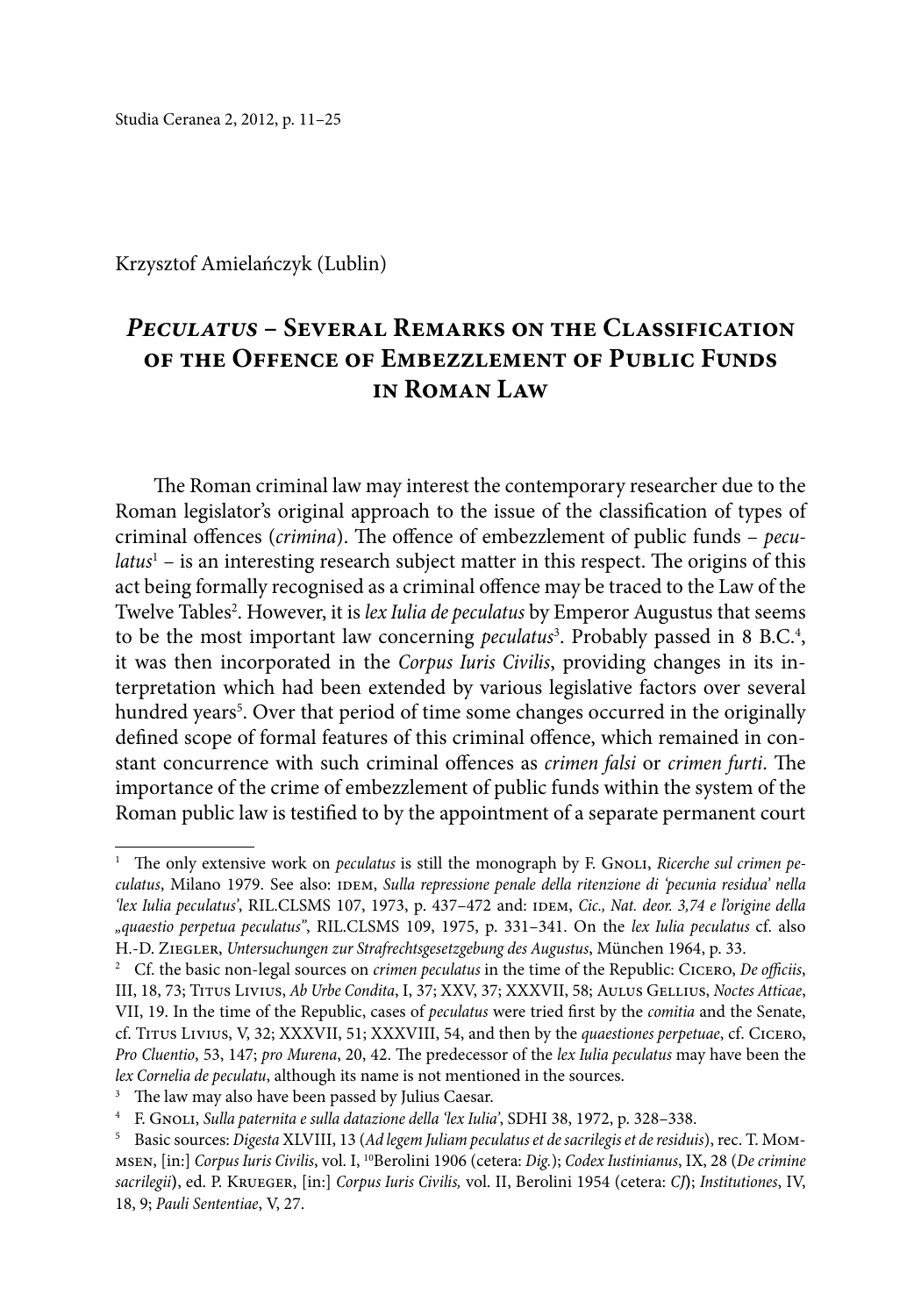of justice (*quaestio perpetua*) already in the time of the Roman Republic<sup>6</sup>. What also draws attention is the multitude of penalties imposed by the court, ranging from the death penalty, through the penalty of banishment, to fiscal penalties enriching the state treasury, i.e. fines and property confiscation.

The present paper aims to present Roman regulations concerning *peculatus* from the perspective of the methods of classifying its features as adopted by the compilers, taking into account both the normative contents of original laws (created by the original authors of these laws), as well as those added by later legislative factors: emperors, the senate and jurisprudence.

#### **1.** *Peculatus* **– the basic type of the offence of embezzlement of public funds**

The study of the Julian law on embezzlement of public funds may be conducted following the Justinian compilers' order of discussion of jurists' works as adopted in *Ad legem Iuliam peculatus et de sacrilegis et de residuis* (*Dig.,* XLVIII, 13). The work begins with a passage by Ulpian:

*Dig.,* 48, 13, 1 (*Ulpianus libro 44 ad Sabinum*): Lege Iulia peculatus cavetur, ne quis ex pecunia sacra religiosa publicave auferat neve intercipiat neve in rem suam vertat neve faciat, quo quis auferat intercipiat vel in rem suam vertat, nisi cui utique lege licebit: neve quis in aurum argentum aes publicum quid indat neve immisceat neve quo quid indatur immisceatur faciat sciens dolo malo, quo id peius fiat.

Unlike in the case of *maiestas*, Ulpian did not undertake here to define the offence and create a comprehensive and abstract formula for it. He clearly limited himself to a literal account of the former law's contents. With regard to the offence of *peculatus*, the Julian law stipulated that no one was allowed to illegally lay hands upon, remove or move money designated for sacral, religious or public purposes, or convert it for his own use, or enable another person to lay hands upon, remove, move or convert it for his own use, unless he was entitled to do so under the law. Similarly, no one is allowed to add anything to, or mix with, gold, silver or copper being property of the state treasury, with the intent of reducing its value, or knowingly and maliciously enable another person to do so.

Several significant observations concerning the Roman method of classification stem from the analysis of Ulpian's text. Some terms denoting criminal acts are closely related, if not synonymous. The verb *aufero* means 'illegally carry away, gain, receive, remove or steal<sup>7</sup>, whereas the term *intercipio* – 'carry away, intercept, steal,

<sup>6</sup> According to F. Gnoli, *op. cit*., p. 331 the account *Cic. nat. deor.* supports the hypothesis of the first permanent *quaestio* for *peculatus* cases, being appointed prior to the period of Sulla's criminal legislation, as opposed to the opinion of some scholars who claimed it was Sulla who first appointed the *questio perpetua* in a *peculatus* case.

<sup>7</sup> J. Sondel, *Słownik łacińsko-polski dla prawników i historyków*, Kraków 1997, p. 93.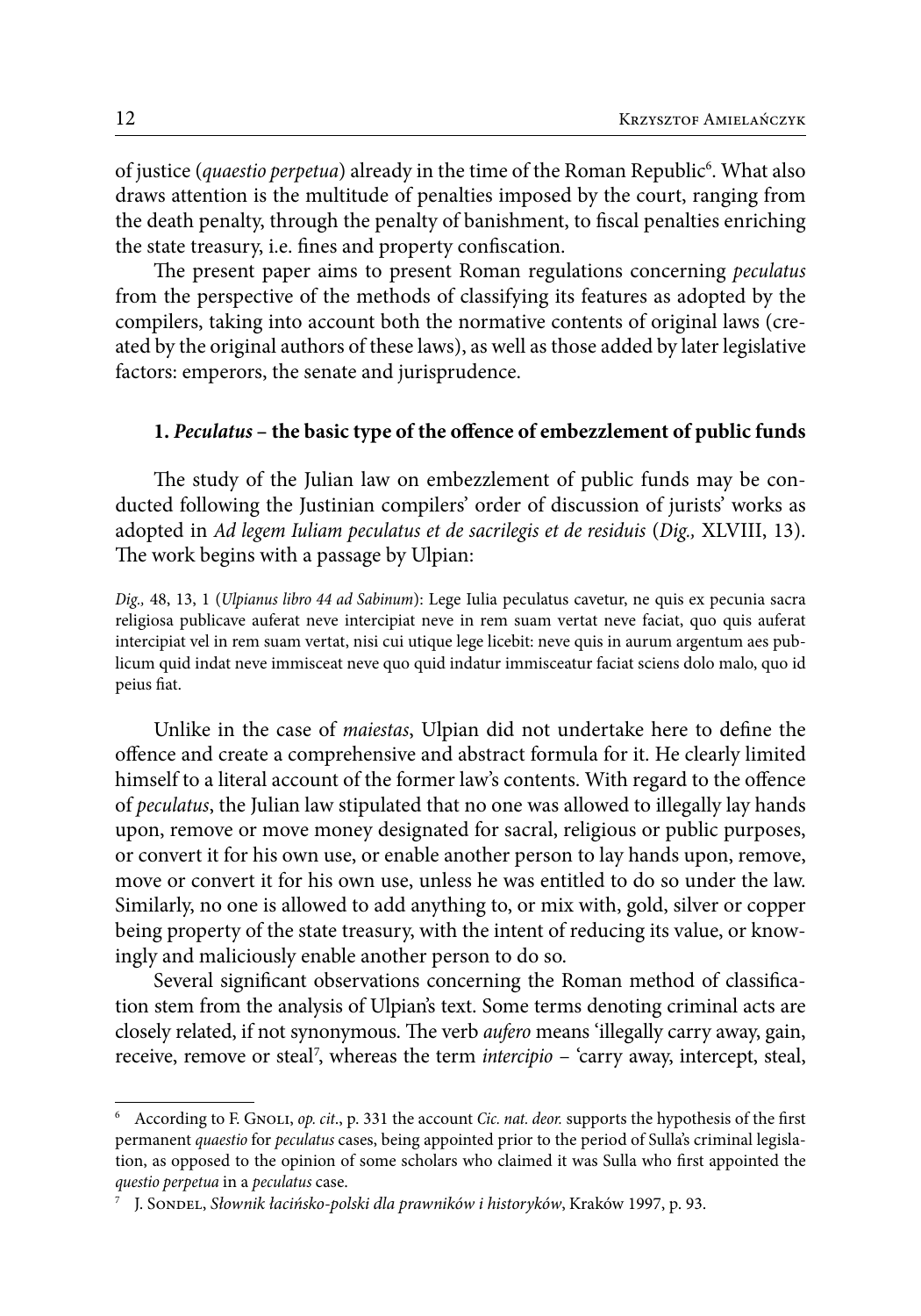reduce, remove'8 . Now, therefore, why is the same criminal act denoted by two terms? Moreover, concerning the interpretation of the further part of the law, if a perpetrator converts public funds for personal use, he indeed also carries away, removes, appropriates or simply embezzles then. Converting public money for personal use is merely a logical consequence of its earlier appropriation. Why, then, is it also mentioned?

On the one hand, such a wording of the regulation reflects care for the proper understanding of the legislator's will by the addressees of the regulations. The indicated variants of behaviour (in fact, not much, if at all, different from one another) suggest a consciously intended 'precision' of regulation. On the other hand, however, such a regulation also in fact shows a lack of trust towards the judges applying the law. The Roman legislator does not aim at a model of the most comprehensive and abstract norm that would provide the widest range of factual circumstances, the subsumption of which could be left to independently thinking judges.

The necessity to define specific forms of behaviour recognised as *peculatus* made the Roman legislator enter the sphere of *falsum*. The act of alloying something with gold, silver or copper is, indeed, an act of counterfeiting coins, which is liable to punishment under *lex Cornelia de falsis* (*nummaria*). This, therefore, resulted in a concurrence of regulations of two different laws with regard to one criminal act<sup>9</sup>. An obvious question arises how the problem of such a concurrence of regulations would be solved. A rule which seems to have operated in practice was one that could be called 'the rule of gaining independence' by a new type of offence, by isolation of independent and separate factual circumstances, so that the normative distinction of a specific feature of the offence would determine the establishment of a new type of offence. In this way, the offence of counterfeiting money belonging to the state treasure was separated from the sphere of *falsum*, which originally was a type of the offence of forgery with its multiple forms, involving different factual circumstances. *Peculatus* became an independent type of offence (and not a graded type of *falsum*) as a result of being regulated by an independent criminal law. Most probably, neither of the laws specified the manner in which the court would deal with the concurrence thus created. The offence was probably classified based on a simple reasoning that the criminal act of *peculatus,* involving counterfeiting money belonging to the state treasury, being handled by a separate law, was no longer considered as *falsum.*In fact, to the Romans the problem of the concurrence of regulations may have not, in fact, existed at all.

Let us also investigate a procedure of legislative technique that is known from many other Roman criminal acts, namely the one of applying quite a broad formula which would include both 'directing of the commission of a criminal offence',

<sup>8</sup> *Ibidem*, p. 509.

<sup>9</sup> Another frequent problem of the Roman criminal law could be a situation where one act was classified as two separate criminal offences at the same time (the so-called concurrence of criminal offences). Just to give one instance: the act of killing a person could be at the same time classified both as the offence of homicide (*homicidium*) and the offence of public violence (*vis publica*).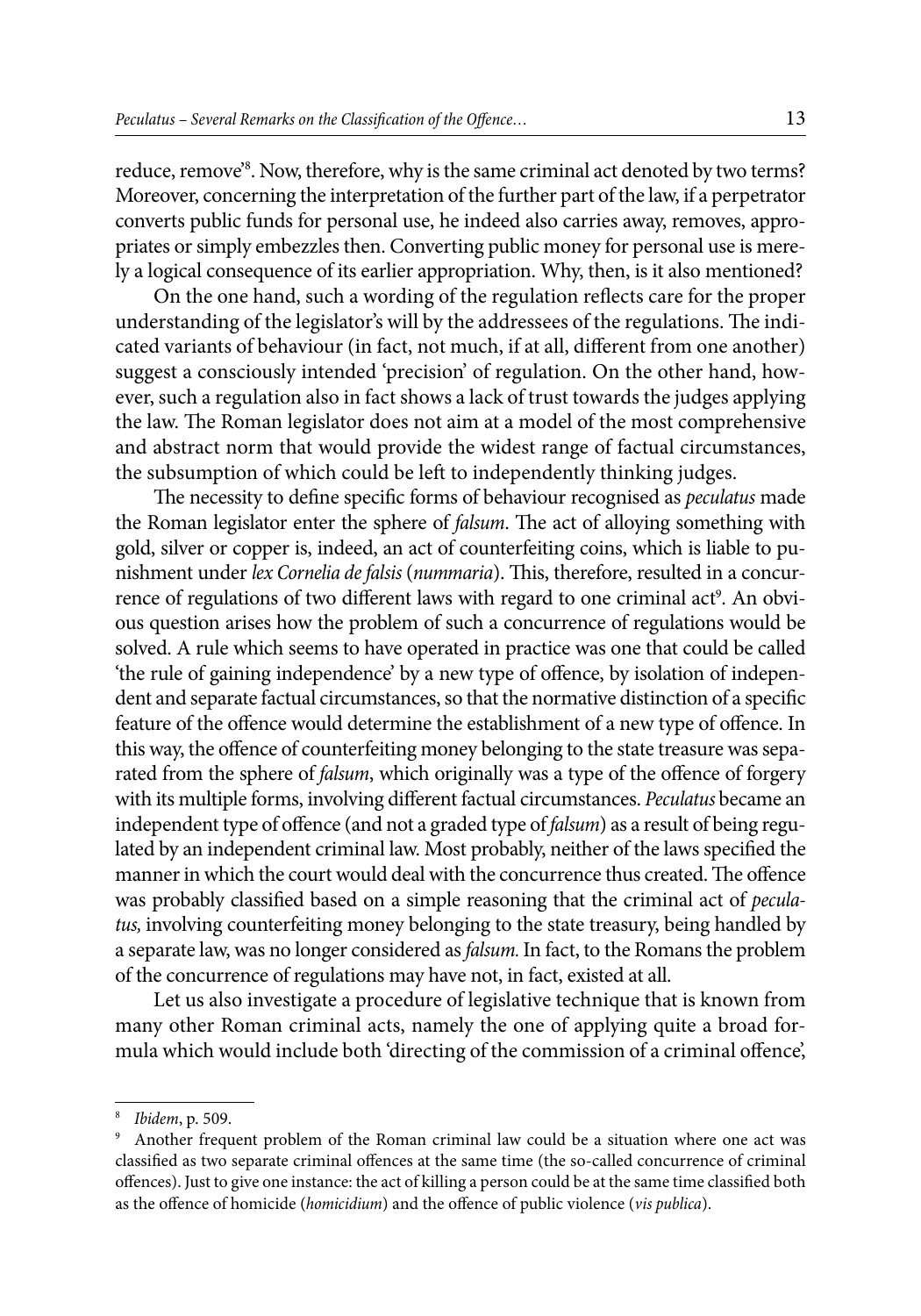as well as being an accomplice, an abettor or an accessory in the commission of the felony. Thus, every offender who enabled the commission of prohibited acts previously specified by the law was subject to criminal prosecution. The Roman legislator seems to have supported the view that the defendant who, for instance, opened the door of the treasure house and let another person in so that that person committed a theft did not 'steal' or 'misappropriate' himself, yet could be said to have been responsible for *peculatus*. Today, such an act would be classified as complicity, without necessitating a separate specification from the legislator. Similarly, the same would apply to the act of directing the commission of a criminal offence or other forms of committing a felony. Thus, the above reveals the drawbacks of the Roman theoretical thought. The procedure seems, however, to give a kind of beginning to a theoretical distinction, which, nevertheless, has nothing to do with the forms of committing a crime. It should rather be linked to the Romans' intuitive understanding of causality as the relationship between the offender's action leading either directly or indirectly to the criminal effect, and this criminal effect itself. The Romans perfectly understood the essence of causality, which can be proved based on the *legis Aquiliae* regulations.

The construction of the regulations on *peculatus* would thus involve making a distinction between a situation where the offender directly committed an offence (direct causal link), and one where the offender only created an opportunity for committing a criminal offence, 'contributing' to it in some indirect manner (indirect causal link). Such an act would be a *causa criminis*, although at the same time being a criminal offence in itself according to the legislator's will.

Thus it is vital to determine the function of the *sciens dolo malo* clause added in the last sentence of the passage, particularly as it was not added with the previously described factual circumstances. The *sciens dolo malo* clause, as well as its shortened version *dolo malo*, quite regularly occurs in Roman *leges iudiciorum publicorum*, reminding – often too frequently – that the Roman *crimina* required the intent of the offender's actions. Sometimes it even seems useless, when a given type of criminal offence, in its nature, requires the offender's intent, and cannot be committed unintentionally. This must have been the case concerning the regulations on *peculatus*  – a criminal offence most usually committed by direct intent. The misappropriation of public money must have, in principle, been intentional. However, as regards the regulation on *peculatus* committed 'indirectly', the inclusion of the clause was naturally most legitimate*.* It is not difficult, indeed, to imagine a whole range of factual circumstances where a person unintentionally allowed another person to have access to public money, without even realising that person would commit the act of embezzlement. Thus, being in accordance with the style of the normative language of Sulla and Augustus's systemic legislation, the whole of Ulpian's speech may be recognised as faithful to the law's original wording.

The type of the offence of embezzlement of public funds was subject to historical evolution as a result of the interpretation or even legislative interpretation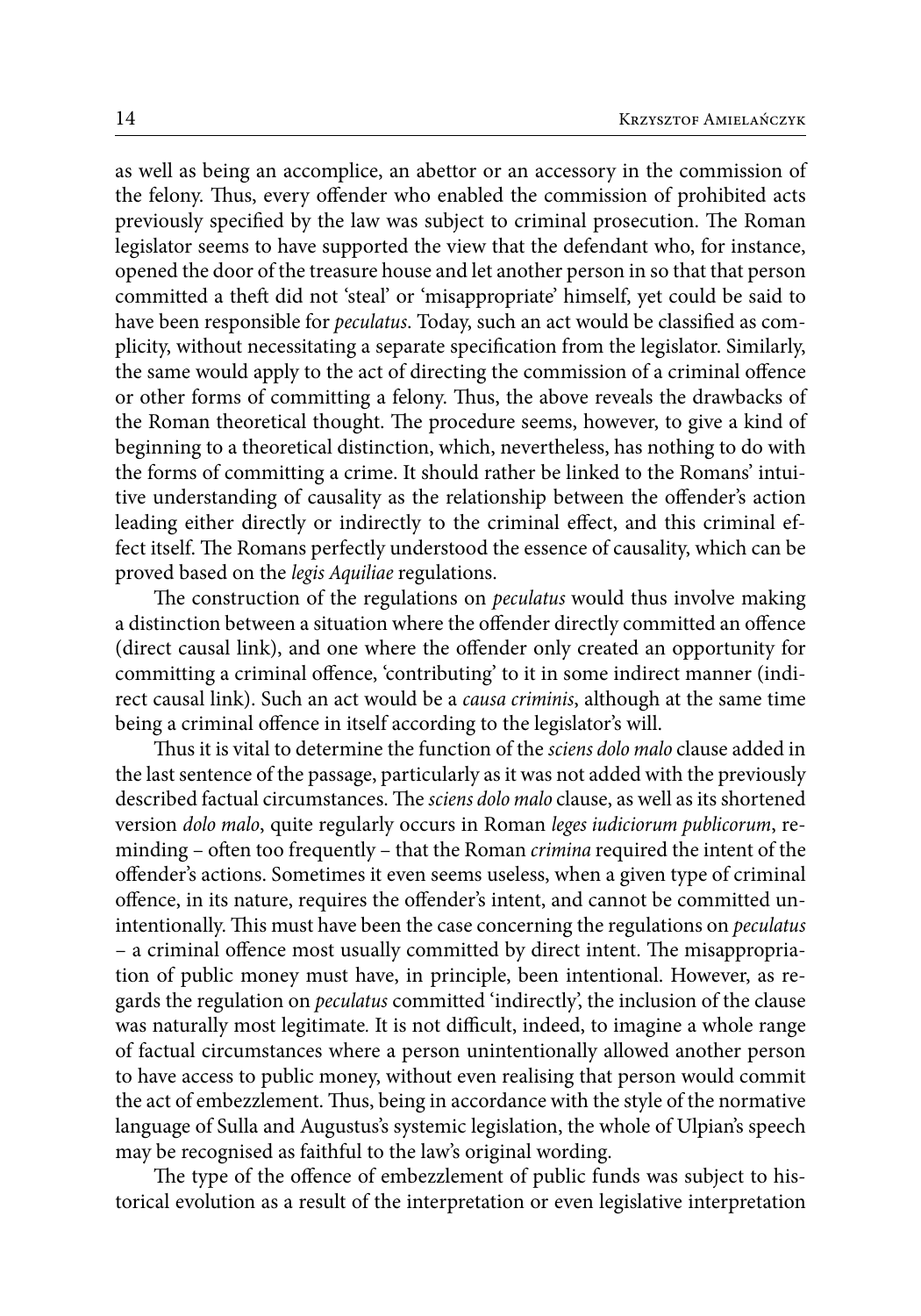by emperors, the senate and jurists. a good example of the latter are the imperial constitutions by Trajan and Hadrian:

*Dig.,* XLVIII, 13, 5, 4 (*Marcianus libro 14 institutionum*): Sed et si de re civitatis aliquid subripiat, constitutionibus principum divorum Traiani et Hadriani cavetur peculatus crimen committi: et hoc iure utimur.

As the offence of *peculatus* involved broadly-understood public funds, the legal regulations adopted by emperors may tell us a lot not only about their fiscal policy in the criminal law, but also, more broadly, about the management of the state's finances. It can be inferred from the passage that under the *lex Iulia de peculatus*, passed in 8 B.C., the offence of embezzlement of public funds was recognised as *crimen* only with reference to the city of Rome, whereas in other cities it was treated as *furtum* (theft). Yet even Papinian (*Dig.,* XLVII, 2, 82), several dozen years after Hadrian's time, said: *Ob pecuniam civitati subtractam actione furti, non crimine peculatus tenetur.* According to the jurist, the theft of public money provided grounds for a civil complaint, and not a charge of the offence of embezzlement of public funds.

Meanwhile, first Trajan and then Hadrian followed the example of their predecessor, and passed constitutions under which they extended the force of Augustus's criminal law to all cities of the empire. In this way they wanted to protect local finances more effectively. Most certainly, the threat of banishment to the island coupled with the loss of citizenship and the confiscation of all property acted as a more preventive measure than the traditional fines for *furtum* in private prosecution proceedings.

It cannot be explicitly established why Papinian, not recognising the theft of public money as a criminal offence, put forward a thesis that is contrary to Trajan's and Hadrian's constitutions. It is difficult to agree with B. d'Orgeval's opinion that this contradiction is only apparent, as Marcian talked about 'the factual situation' in force in most cities as a result of imperial constitutions directed to them, whereas Papinian – about the legislative situation<sup>10</sup>. It is contradicted both by Marcian's approval of the constitution (*et hoc iure utimur)* and by the significance of imperial constitutions as the law in force throughout the whole empire. It would sooner be possible to assume that subsequent emperors could demonstrate various activity within the sphere of protection of local finances against the designs of provincial officials and not pass similar constitutions anymore, or on the contrary, confirm them by new constitutions. There were several dozen years of history between Papinian and Marcian, and they were active during the reigns of numerous emperors of the Antonine and Severan dynasties, which are sufficient reasons for the views on the legislative situation as expressed by both jurists to differ. The legislative situation as regards the prosecution of the offence of embezzlement of public funds in the provincial cities of the empire changed depending on the activity of a given

<sup>&</sup>lt;sup>10</sup> Cf. B. d'Orgeval, *L'empereur Hadrien. Oeuvre legislative et administrative*, Paris 1950, p. 319.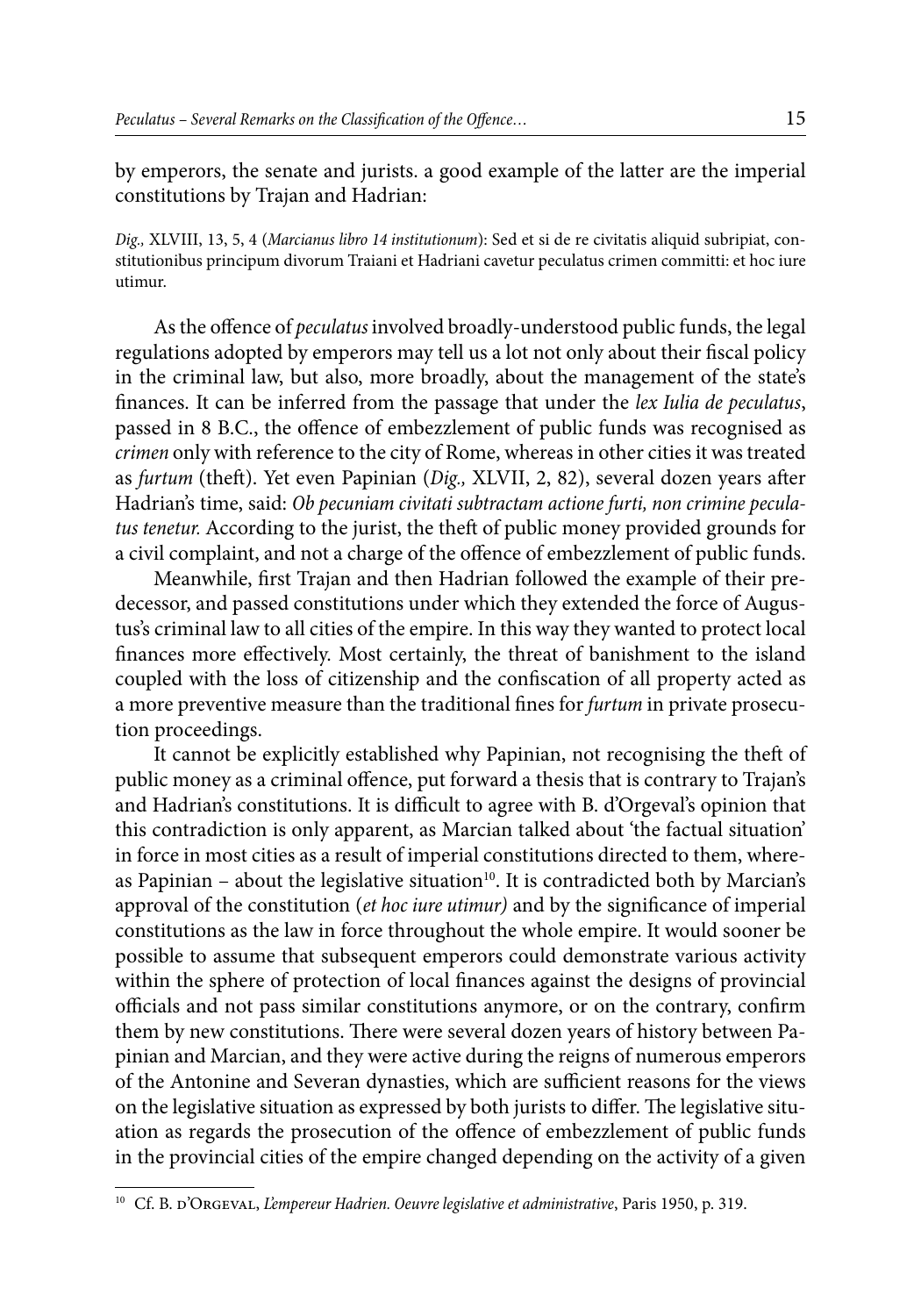emperor. Hadrian, and earlier Trajan, were the emperors who adopted a stricter policy of repressing dishonest officials, by imposing severe penalties for the acts of embezzlement, which included banishment and confiscation of property, in *ex officio* proceedings. It was a complete novelty. It was the first time since the passage of *lex Iulia de peculatus* that the scope of the law had changed, and to a very significant extent. Hadrian thus proved that he did not attempt to strengthen the empire by more conquests, but rather wished to focus on activities consolidating the condition of the state in its current shape $11$ .

Despite being quite precisely defined by the law, the type of the offence of embezzlement of public funds, must have raised doubts when it came to applying the law, in cases where the act the offender was charged with came close to theft (*crimen furti*) or forgery (*crimen falsi*). Such doubts, manifesting how particular types of Roman criminal offences could concur, are expressed in Ulpian's passage:

*Dig.,* XLVIII, 13, 8 pr.–1 (*Ulpianus libro septimo de officio proconsulis*): *Qui, cum in moneta publica operarentur, extrinsecus sibi signant pecuniam forma publica vel signatam furantur, hi non videntur adulterinam monetam exercuisse, sed furtum publicae monetae fecisse, quod ad peculatus crimen accedit.* 1. *Si quis ex metallis caesarianis aurum argentumve furatus fuerit, ex edicto divi Pii exilio vel metallo, prout dignitas personae, punitur. Is autem, qui furanti sinum praebuit, perinde habetur, atque si manifesti furti condemnatus esset, et famosus efficitur. Qui autem aurum ex metallo habuerit illicite et conflaverit, in quadruplum condemnatur.*

According to the jurist, workers of a public mint who minted coins for their own use using the public die, or stole already minted coins, did not commit the offence of *peculatus*. Neither did they commit the offence of *falsum* in the form of coin counterfeiting. Ulpian recognised them to be guilty of the charge of *furtum*, i.e. the theft of public money, which according to him was only similar to the charge of embezzlement of public money. What determined such a classification of the act? The passage does not provide the jurist's reasoning, i.e. the justification for the above. It can only be inferred that the act could not be treated as *falsum* as money was not forged. On the contrary, it was properly minted, though outside the legal procedure of minting coins in the mint, and then misappropriated against the law. As it seems, the act was not to be considered as the offence of *peculatus* as it was not committed by a public officer and not while performing a public duty, but by an ordinary worker employed at the mint for performing purely technical tasks. It was a form of *crimen furti*, i.e. a theft prosecuted *extra ordinem* under imperial constitutions, probably in the same manner as in the case of *furtum,* involving the theft of ore from a mine, to be discussed below.

Namely, when a person stole gold or silver from an imperial mine, he was convicted of theft under the edict of Emperor Antoninus Pius, and sentenced to banishment or labour in a mine, depending on his social status. Conversely, a per-

<sup>11</sup> Cf. A.R. Birley, *Hadrian. The Restless Emperor*, London 1997 (Polish edition: *Hadrian. Cesarz niestrudzony*, trans. R. Wiśniewski, Warszawa 2002), p. 173, 180, 204.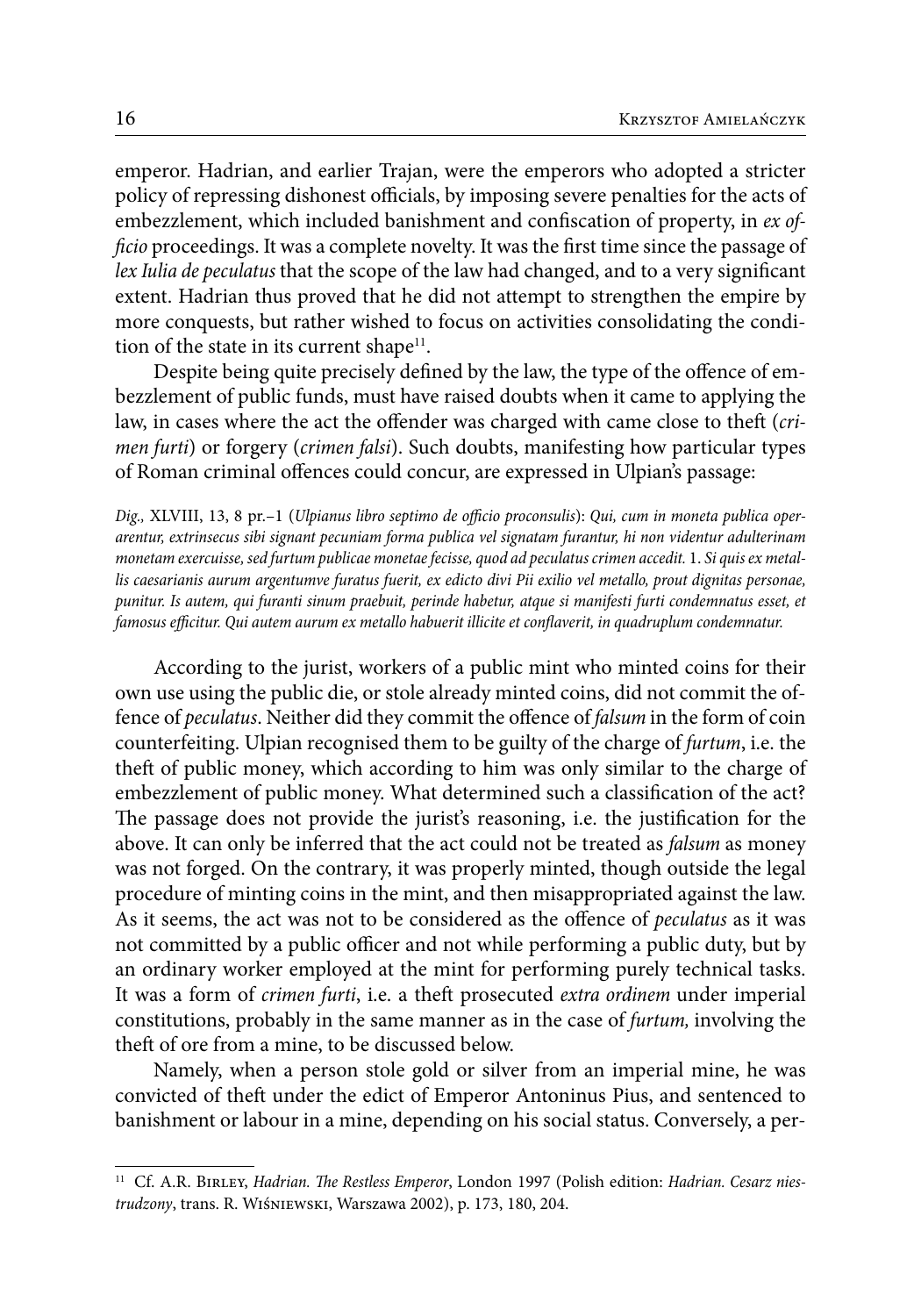son who gave shelter to a thief was subject to the same liability as an offender convicted of aggravated larceny, and gained infamy. Any person in illegal possession of gold from a mine and smelting it was sentenced to a fine of quadruple the value of the gold.

Gradually, however, there could occur a tendency for a looser and looser interpretation of the borders of the *peculatus* type of offence, which could be inferred from a single record by the late-classical-period jurist Modestine, who classified the theft of spoils of war as the offence of *peculatus* as well:

*Dig.,* XLVIII, 13, 15 (*Modestinus libro secundo de poenis*): *Is, qui praedam ab hostibus captam subripuit, lege peculatus tenetur et in quadruplum damnatur.*

It seems unlikely for the Julian law on embezzlement of public funds to have described the theft of spoils of war as *peculatus*: not only did none of the earlier jurists ever mention such a crime, but also according to Modestine, it would allegedly be liable to a fine of quadruple the value, which, as already mentioned, was rather imposed for the offence of theft (*crimen furti*), as distinguished from *peculatus*.

Imperial constitutions as well as the jurist's legal opinion providing proper interpretation of the regulations, as included in the de *officio proconsulis* treatise directed at magistrates, contributed to making the definition of the *peculatus* type of offence mentioned by the Julian law more precise, which was certainly expected by the courts of law.

In the time of Augustus, two separate types of the offence got isolated from *peculatus*, which were *sacrilegium* (probably within one law – *lex Iulia peculatus*) and the embezzlement of a specific kind of money, i.e. *pecunia residua* (probably within a separate law – *lex Iulia de residuis*).

## **2. Embezzlement of** *res sacrae* **(***sacrilegium***) – a graded type of the offence of embezzlement of public funds (***peculatus***)**

In his *Institutions*, the jurist Marcianus referred to the content of the *lex Iulia peculatus* regulations concerning the graded type of the offence of embezzlement of public funds, which was *sacrilegium*12:

*Dig.,* XLVIII, 13, 4 pr.–1 (*Marcianus libro 14 institutionum*): Lege Iulia peculatus tenetur, qui pecuniam sacram religiosam abstulerit interceperit. Sed et si donatum deo immortali abstulerit, peculatus poena tenetur.

<sup>12</sup> On sacrilegium see the work by A. DĘBIŃSKI, Sacrilegium w prawie rzymskim, Lublin 1995, as well as the literature discussed there (p. 21sqq), and F. Gnoli, *'Rem privatam de sacrosurripere' (contributo allo studio della repressione del 'sacrilegium' in diritto romano)*, SDHI 40, 1974, p.151–204; R. Bauman, *Tertullian and the Crime of Sacrilegium*, JRH 4, 1967, p. 175–183.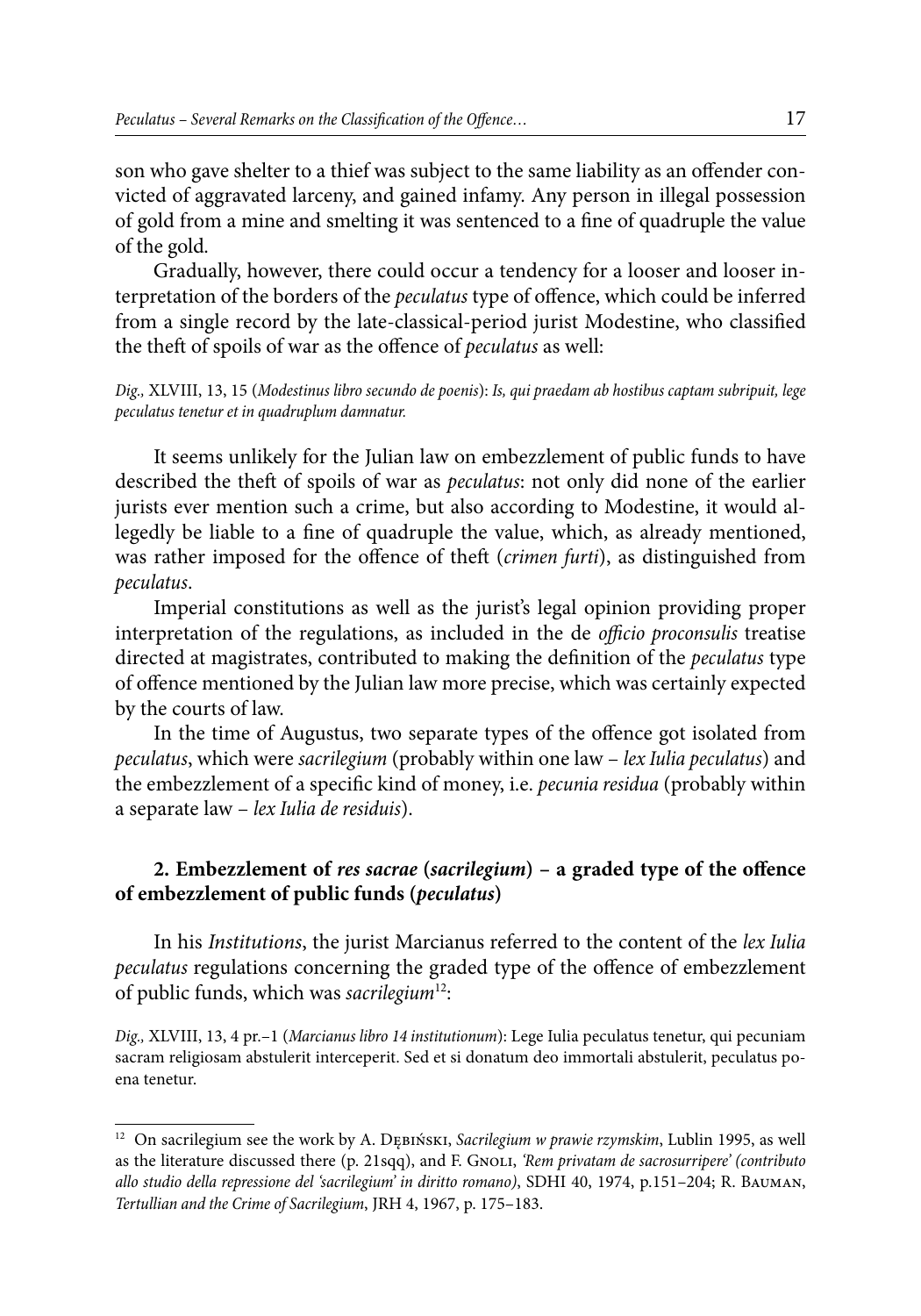Under the Julian law on the embezzlement of public funds, any person is liable for *sacrilegium* who carried away or intercepted any money set aside for sacral or religious use, or anything else consecrated to gods. The stipulation that a perpetrator of such acts was liable to punishment for *peculatus* meant that *sacrilegium* was a type (graded type) of *peculatus*.

The mechanism of the isolation of *sacrilegium* from *peculatus* can best be followed based on a passage by Paulus:

*Dig.,* XLVIII, 13, 11, 1 (*Paulus libro singulari de iudiciis publicis*): Sunt autem sacrilegi, qui publica sacra compilaverunt. At qui privata sacra vel aediculas incustoditas temptaverunt, amplius quam fures, minus quam sacrilegi merentur. Quare quod sacrum quodve admissum in sacrilegii crimen cadat, diligenter considerandum est.

Like Ulpian in his discussion of *maiestas,* the jurist begins his discussion of *sacrilegium* with an attempt to provide his own definition of the offence, creating a possibly comprehensive and abstract formula for it. Thus, *sacrilegium* (sacrilege) was a theft of sacred things (*res sacrae*) belonging to the Roman people. Stealing such things from private individuals was not considered as the offence of *sacrilegium*, as such an act was recognised as a theft – *crimen furti*, though of a particular kind. Those who stole *res sacrae* from private individuals, or robbed (private) unguarded sanctuaries of little significance, were liable to a more severe punishment than ordinary thieves, yet a milder one than the one imposed on perpetrators of *sacrilegium*. Being aware of the difficulties involved in the interpretation of the law, Paulus advised a careful interpretation of the nature of a sacred place, or an act resulting in the charge of *sacrilegium*.

Subsequently, Paulus referred to and endeavoured to discuss the definition of the offence of *peculatus* created by another great jurist, Labeo:

*Dig.,* XLVIII, 13, 11, 2–3 (*Paulus libro singulari de iudiciis publicis*): Labeo libro trigensimo octavo posteriorum peculatum definit pecuniae publicae aut sacrae furtum non ab eo factum, cuius periculo fuit, et ideo aedituum in his, quae ei tradita sunt, peculatum non admittere. Eodem capite inferius scribit non solum pecuniam publicam, sed etiam privatam crimen peculatus facere, si quis quod fisco debetur simulans se fisci creditorem accepit, quamvis privatam pecuniam abstulerit.

Labeo defined *peculatus* as the theft of public money or money consecrated to gods, committed by individuals not responsible for guarding it. Therefore, according to Labeo, a guard watching a temple, could not commit the offence of *peculatus*. Later in the passage, Labeo said that it was not only public, but also private money that could be the subject of the charge of *peculatus*, if a person, with the intent of the acquisition of a claim against the state treasury, received money due to the treasury, even if the money he received was private<sup>13</sup>. Thus, the features

<sup>13</sup> A similar interpretative issue was discussed by Marcellus: *Dig.,* XLVIII, 13, 14 (*Marcellus libro 25 digestorum*): *Peculatus nequaquam committitur, si exigam ab eo pecuniam, qui et mihi et fisco debet: non enim*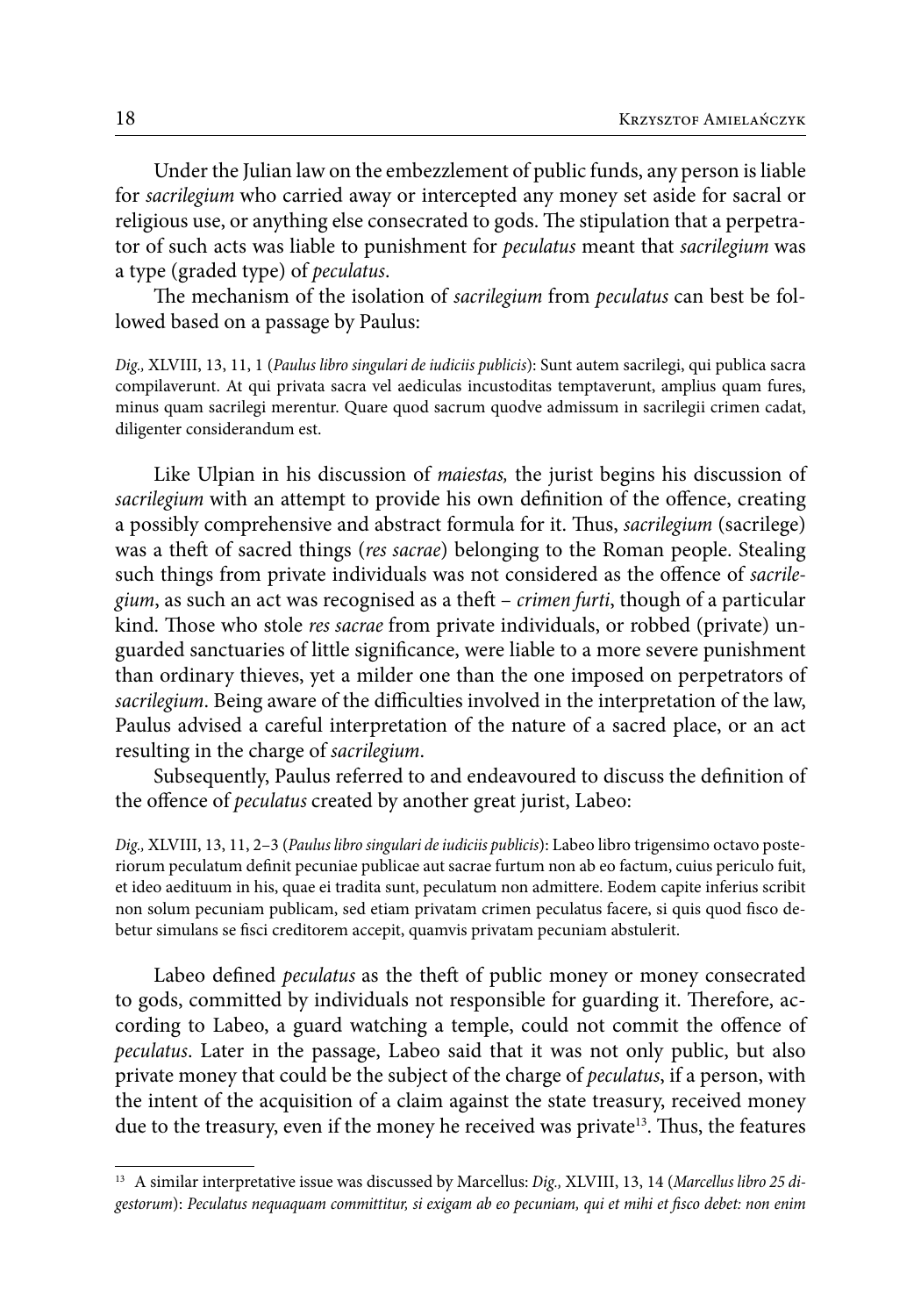that distinguish the offence of *peculatus* are the personal features of the perpetrator (the clerical function) and the damage caused to the treasury by any abatement of its property. In the case of *sacrilegium,* however, the distinguishing feature of this criminal offence was only the feature of the subject of the offence. It was enough for an apparently ordinary theft to involve an item of *res sacrae* (or *religiosae*) to be recognised as the offence of *sacrilegium*:

*Dig.,* XLVIII, 13, 12, 1 (*Marcianus libro primo iudiciorum publicorum*): Divus Severus et Antoninus quendam clarissimum iuvenem, cum inventus esset arculam in templum ponere ibique hominem includere, qui post clusum templum de arca exiret et de templo multa subtraheret et se in arculam iterum referret, convictum in insulam deportaverunt.

*Dig.,* XLVIII, 13, 13 (*Ulpianus libro 68 ad edictum*): Qui perforaverit muros vel inde aliquid abstulerit, peculatus actione tenetur.

In the above passages, the jurists discussed two cases presenting the essence of the isolation of a graded type of the criminal offence of embezzlement of public money, i.e. *sacrilegium*. In the former case, Marcianus informed about the imperial rescript by Septimius Severus and Caracalla, accepting the sentence of banishment to an island imposed on a young Roman man of noble birth, for placing in a temple a little chest with a man hidden inside, who, when the temple was closed, got out of the chest, robbed the place of numerous items and hid in the chest again. The whole thing was discovered, and the young man who had planned the theft was named as a perpetrator of *sacrilegium* (today we would say he was the instigator of the crime). Ulpian, in turn, probably having some specific case in mind, also mentioned the criminal liability for *peculatus* of a person who made a hole in a temple's wall (attempted theft), or robbed the temple in that way.

The type of the offence which *sacrilegium* was was probably an incentive to extend the application of the law to another group of factual circumstances. It cannot be unambiguously determined who the author of this extension was, though it is quite probable that it was introduced by the senate. Anyway, it is highly improbable for such a regulation to have been included in the original version of the law. It is only known from a passage by Venuleius Saturninus:

*Dig.,* XLVIII, 13, 10 pr.–1 (*Venuleius Saturninus ex libro tertio iudiciorum publicorum*): Qui tabulam aeream legis formamve agrorum aut quid aliud continentem refixerit vel quid inde immutaverit, lege Iulia peculatus tenetur. 1. Eadem lege tenetur, qui quid in tabulis publicis deleverit vel induxerit.

*pecunia fisci intercipitur, quae debitori eius aufertur, scilicet quia manet debitor fisci nihilo minus.* According to the jurist, the offence of *peculatus* was not, nonetheless, committed by a person who demanded money from another person who was at the same time a debtor to the state treasury, as a debtor did not stop to be one to the state treasury by the very fact that he paid money to a creditor who demanded it. It is difficult to determine to what extent the opinions of the two jurists are contradictory to each other, due to too little information available as regards both factual situations.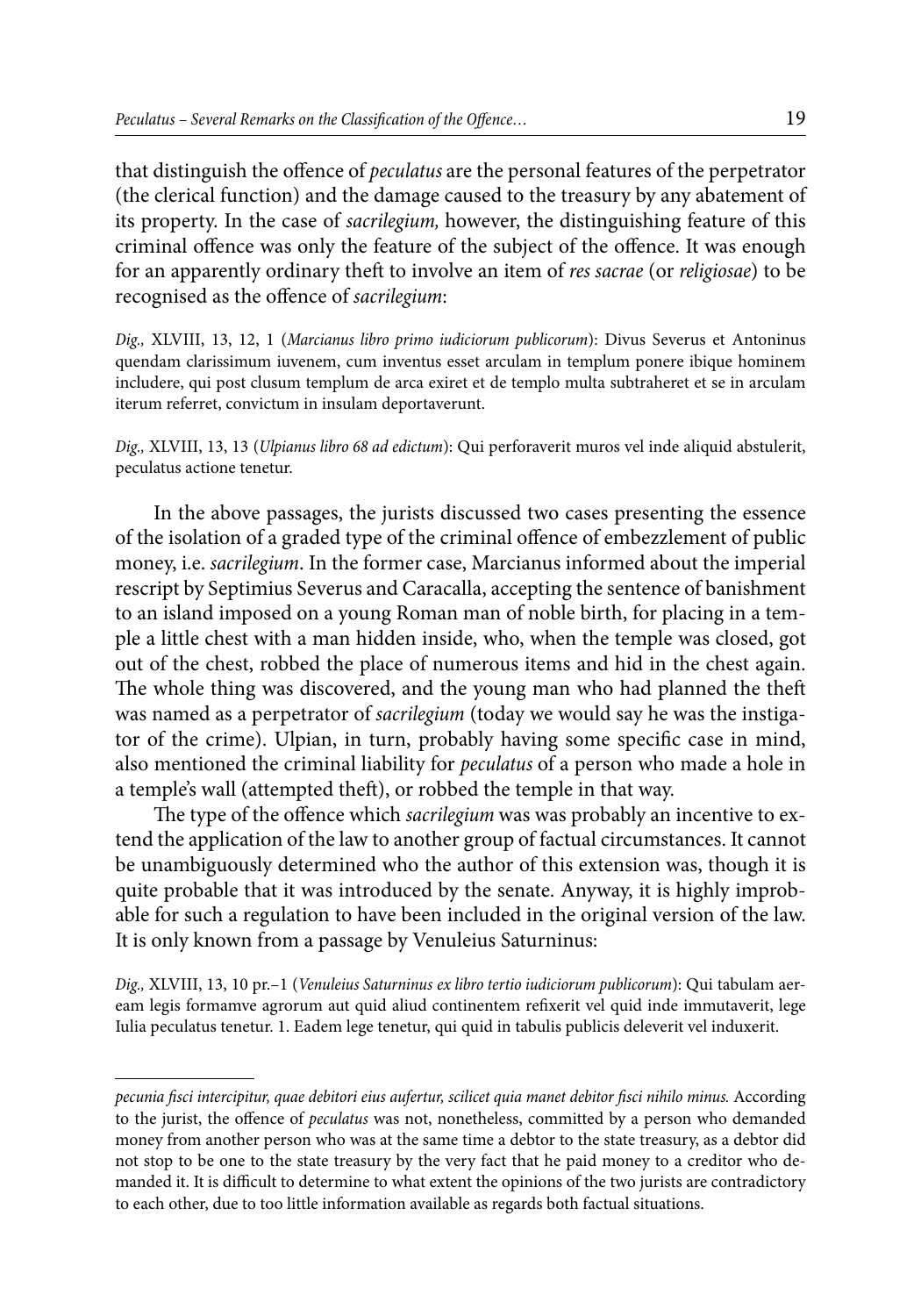According to the jurist, other acts considered as the offence under the Julian law on embezzlement of public funds included removing bronze plaques with the text of the law, or an official agrarian map, or a plaque inscribed with any other information, or introducing changes to any of their parts, as well as removing public notations or lawlessly adding anything to them. It may be doubted whether the above criminal acts were actually included in the original Julian law. What is more likely, they would have rather been introduced by the Senate and expanded the type of the offence of *peculatus* at a later time:

*Dig.*, XLVIII, 13, 11, 5 (*Paulus libro singulari de iudiciis publicis*): Senatus iussit lege peculatus teneri eos, qui iniussu eius, qui ei rei praeerit, tabularum publicarum inspiciendarum describendarumque potestatem fecerint.

It can be inferred from the passage by Paulus that the scope of the application of the Julian law was thus subject to quite a surprising extension that was contrary to the hitherto noticed assumption (particularly well-seen in Ulpian, *Dig.,* XLVIII, 13, 1) that the subject of the offence was *pecunia,* whereas the offender's actions should consequently involve its 'embezzlement' (*peculatus*). The broadening in question is also far from the essence of *sacrilegium*, which in its nature involved sacred things or those connected with the religious cult. Nonetheless, it must have been a *per analogiam* approach on the part of the legislators to extend the same protection as in the case of *res sacrae* and *res religiosae* to some public things (*res publicae*) as well. As a matter of fact, the acts described by Venuleius Saturninus and Paulus deserved to be recognised as a separate type of offence, yet the crime was never given an independent name.

As in the case of the basic type of the offence of *peculatus*, the obstacle preventing the proper qualification of the act as the offence of *sacrilegium* may have also been the similarity to the offence of *furtum* – ordinary theft. The proper qualification could have been facilitated by the imperial constitutions:

*Dig.,* XLVIII, 13, 6 (*Marcianus libro quinto regularum*): Divi Severus et Antoninus Cassio Festo rescripserunt, res privatorum si in aedem sacram depositae subreptae fuerint, furti actionem, non sacrilegii esse.

The passage refers to the text of Emperors Severus and Antoninus's (i.e. Septimius Severus and Caracalla's) rescript issued to Cassius Festus, in which they replied to his inquiry whether the theft of private items placed in a temple was considered to be the offence of *sacrilegium*. The negative reply to the above, in which the emperors decided that the act was to be treated as an ordinary theft which was merely liable to the *actio furti,* indicates that the distinguishing feature of the offence of *sacrilegium* was the kind of the item stolen and not the place from which it was stolen. a similar manner of classification as in the case of *res sacrae* was imposed by the emperors with respect to *res religiosae*: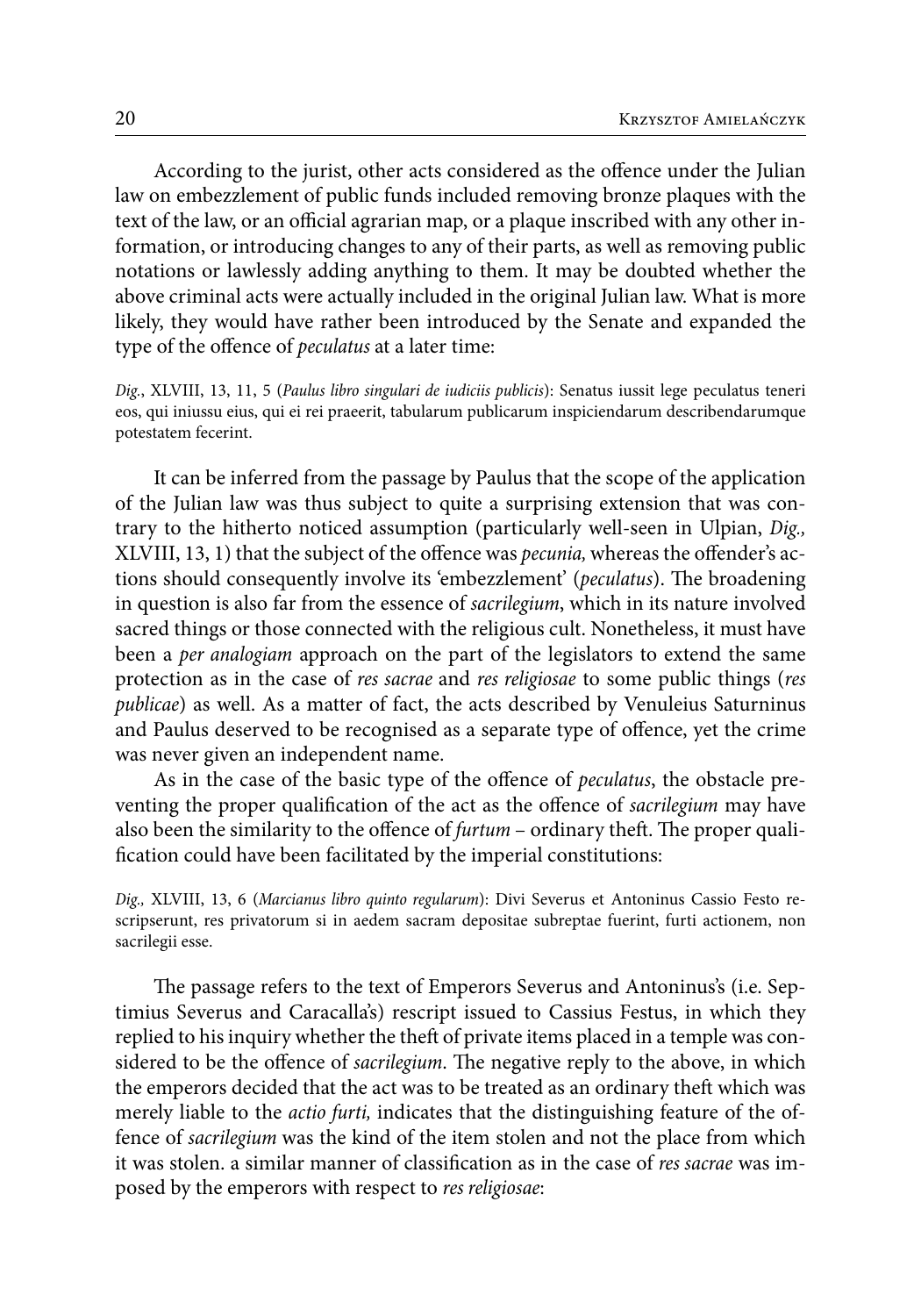*Dig.,* XLVIII, 13, 5, 3 (*Marcianus libro 14 institutionum*): Non fit locus religiosus, ubi thensaurus invenitur: nam et si in monumento inventus fuerit, non quasi religiosus tollitur. Quod enim sepelire quis prohibetur, id religiosum facere non potest: at pecunia sepeliri non potest, ut et mandatis principalibus cavetur.

On this occasion the interpretation of the Julian law regulations was included in the imperial mandates. A treasure was not considered to be *res religiosae* just because of the place where it was found. Thus, no money placed in a tomb was treated as such unless it was among the things the burial involved. Therefore, it must be assumed that the Romans would consider the theft of money from a tomb to be the offence of *furtum* and not *sacrilegium*.

In the post-classical period, the offence of *sacrilegium* gained new meanings apart from the one of 'sacrilege' (theft of *res sacrae*) that was known from the Julian law. Some of them were less and others more remote from the original sense. They included: lawless acts against the ruler, particularly disobeying imperial constitutions, and acts against the religion accepted by the state $14$ .

#### **3. Embezzlement of** *pecunia residua* **(***crimen de residuis***) – a graded type of the offence of embezzlement of public funds (***peculatus***)**

The Latin term *residuum* meant outstanding (embezzled) money, or more precisely, the part (remainder, residue) of money<sup>15</sup> which was unlawfully appropriated by a person handling public money. *Residua pecunia* is the money thus embezzled (misappropriated) by an official. In yet other words, there is a cash shortage in an official's purse after the settlement of public expenses.

The thirteenth title of Justinian's *Digest* could suggest that emperor Augustus passed one law on '*peculatus*, *sacrilegium and residuum'*. However, there may have originally been more laws, which may be inferred from the consistent records by Marcianus and Paulus in which they referred to the *lex Iulia de residuis*:

*Dig.,* XLVIII, 13, 5 pr.–1 (*Marcianus libro 14 institutionum*): Lege Iulia de residuis tenetur is, apud quem ex locatione, emptione, alimentaria ratione, ex pecunia quam accepit aliave qua causa pecunia publica resedit. 1. Sed et qui publicam pecuniam in usu aliquo acceptam retinuerit nec erogaverit, hac lege tenetur.

*Dig.,* XLVIII, 13, 2 (*Paulus libro 11 ad Sabinum*): Lege Iulia de residuis tenetur, qui publicam pecuniam delegatam in usum aliquem retinuit neque in eum consumpsit.

The Julian law on outstanding money imposed criminal liability on a person who appropriated any public money he was obliged to use for a specific purpose, yet failed to act accordingly. As examples of this type of embezzlement, Marcianus

<sup>14</sup> See extensively on the subject A. Dębiński, *op. cit*., p. 111sqq.

<sup>15</sup> J. Sondel, *op. cit.,* p. 840.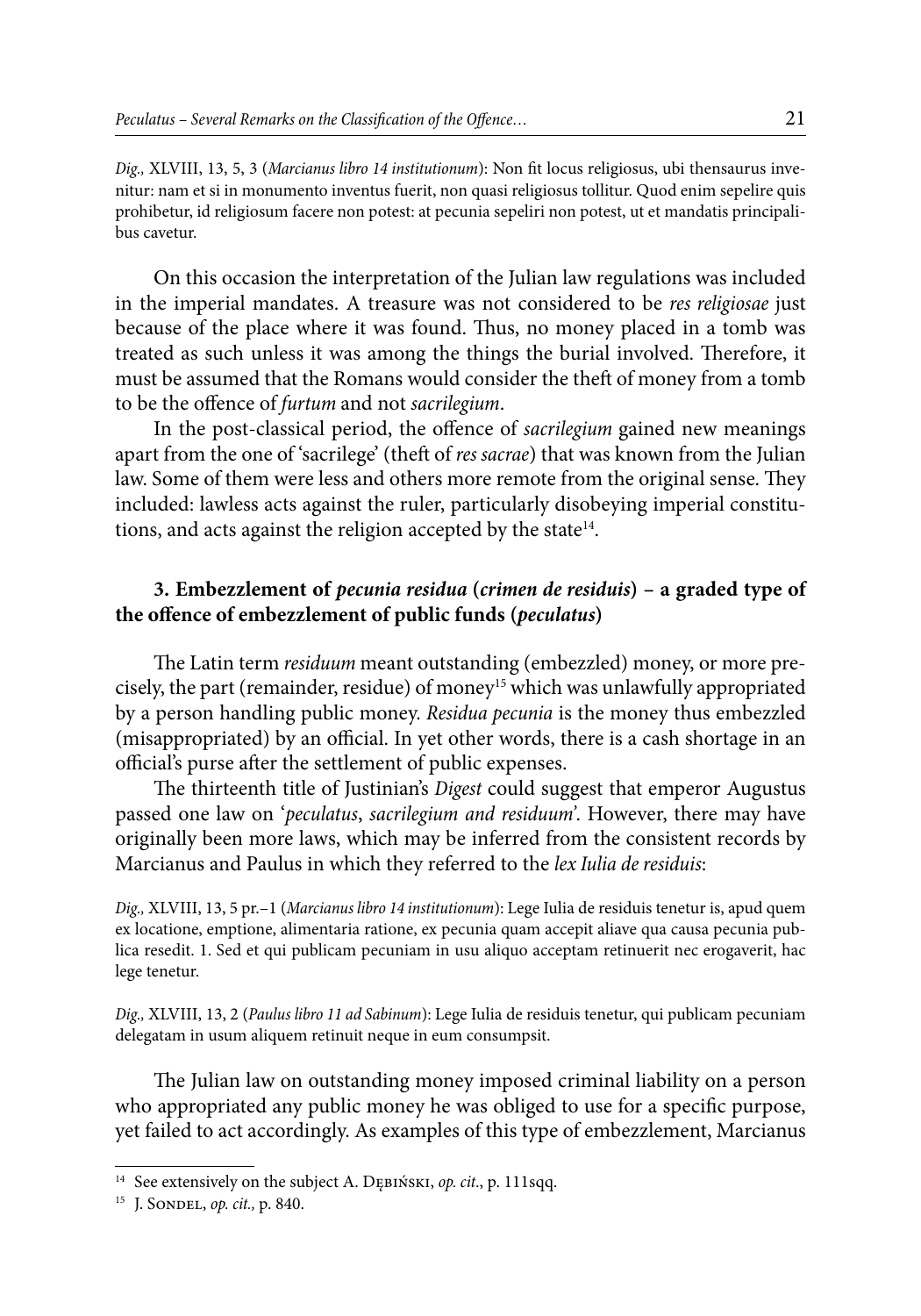mentioned the acts of misappropriation committed on the occasions of lease or purchase agreements, or delivery of supplies (food rationing).

The type of offence discussed by both jurists could be described as 'not accounting for the remaining state money not used for the intended public purpose, and its misappropriation'. The appropriation of *residua pecunia* was thus the act of retaining a part of the money in the purse, instead of using it for the specific purpose. Here, unlike in the case of *sacrilegium*, a graded type of the offence of *peculatus* was isolated due to its special distinguishing feature, which was the offender's manner of action. Although in this case public money is called *pecunia residua*, it still remains the same subject of protection under this law. It is only the offender's manner of action that is slightly different in this case, namely he did not quite 'remove' money from the state treasury, but rather caused a cash shortage in the public purse. As regards the income and expenditure accounts, a part of the money the official was trusted with was not accounted for in the public expenditure account<sup>16</sup>.

What may also testify to a probably independent existence of *lex Iulia de residuis* is Labeo's view as presented by Paulus:

*Dig.,* XLVIII, 13, 11, 6 (*Paulus libro singulari de iudiciis publicis*): Eum, qui pecuniam publicam in usus aliquos retinuerit nec erogaverit, hac lege teneri Labeo libro trigensimo octavo posteriorum scripsit. Cum eo autem, qui, cum provincia abiret, pecuniam, quae penes se esset, ad aerarium professus retinuerit, non esse residuae pecuniae actionem, quia eam privatus fisco debeat, et ideo inter debitores eum ferri: eamque ab eo is, qui hoc imperio utitur, exigeret, id est pignus capiendo, corpus retinendo, multam dicendo. Sed eam quoque lex Iulia residuorum post annum residuam esse iussit.

Having first mentioned the already known definition of the graded type of the offence of embezzlement of public money involving *pecunia residua*, Paulus then claimed, referring to Labeo's view, that a person was not liable to punishment under the Julian law if he kept (appropriated) the money when he no longer served as a public officer, but, as being a private individual then, he became an ordinary debtor to the state treasury. Therefore, his successor to the office was expected to enforce the claim by demanding a security, retaining the debtor, or imposing a fine. However, as the jurist finally states, after one year, the money misappropriated in the above way came to be considered as *pecunia residua* anyway.

As can be inferred from the above passage, in the case of this type of *peculatus*  as well, at least in principle, the basic feature of the offence was the feature of the offender, i.e. he had to be a public officer at the time of committing the offence. The law's inconsistency is probably only apparent: the possession of public money

<sup>&</sup>lt;sup>16</sup> Cf. also *Dig.*, XLVIII, 13, 12 pr. (Marcianus libro primo iudiciorum publicorum): Hac lege tenetur, qui in tabulis publicis minorem pecuniam, quam quid venierit aut locaverit, scripserit aliudve quid simile commiserit.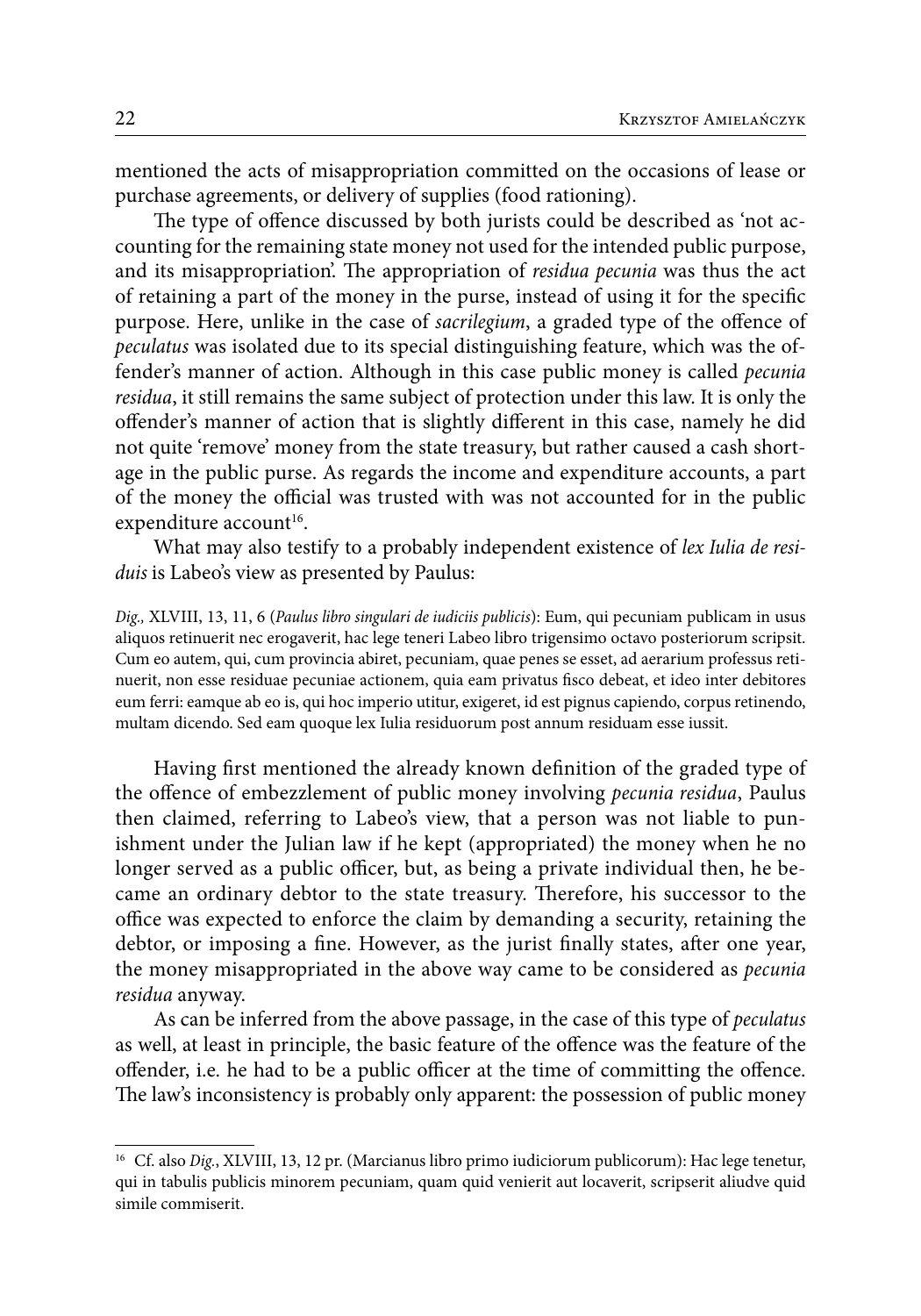by a former public officer for a year after leaving the office made him a perpetrator of embezzlement. It seems that the evidence of the commission of the offence of misappropriation was not quite in that he committed the offence of embezzlement after a year after leaving the office, but rather in the fact that he did not return the money to the state treasury for such a long time.

## **4. Embezzlement of public funds – criminal sanctions and prescription of the offence**

Particular types of the offence of embezzlement of public funds were connected with various penalties. The basic type of the offence of *peculatus* was punished by banishment, which derived from the *aquae et ignis interdictio* (prohibition of water and fire) originally supplied by the law, loss of citizenship and confiscation of property<sup>17</sup>. The embezzlement of *pecunia residua* was punished with a lighterpenalty, i.e. a fine of one third the amount due to the state treasury<sup>18</sup>. With respect to the commission of the offence of *sacrilegium*, the penalty was to be imposed *extra ordinem*. It was determined by some unspecified imperial mandates (and perhaps other constitutions as well), obliging the imperial governors to absolutely prosecute perpetrators of acts of sacrilege, and punish them in proportion to the gravity of the offence they committed19. The details concerning the *extra ordinem* moderation of punishment, are provided by the following passage by Ulpian:

*Dig.,* XLVIII, 13, 7 (*Ulpianus libro septimo de officio proconsulis*): Sacrilegii poenam debebit proconsul pro qualitate personae proque rei condicione et temporis et aetatis et sexus vel severius vel clementius statuere. Et scio multos et ad bestias damnasse sacrilegos, nonnullos etiam vivos exussisse, alios vero in furca suspendisse. Sed moderanda poena est usque ad bestiarum damnationem eorum, qui manu facta templum effregerunt et dona dei in noctu tulerunt. Ceterum si qui interdiu modicum aliquid de templo tulit, poena metalli coercendus est, aut, si honestiore loco natus sit, deportandus in insulam est.

In his work *De officio proconsulis,* addressed to provincial officers, Ulpian recommended a more sensible and prudent application of their vast authority. Apparently, he must have been concerned about the incoming information concerning the widespread practice of imposing very severe (cruel) types of death penal-

<sup>17</sup> *Dig.,* XLVIII, 13, 3 (*Ulpianus libro primo de adulteriis*): *Peculatus poena aquae et ignis interdictionem, in quam hodie successit deportatio, continet. Porro qui in eum statum deducitur, sicut omnia pristina iura, ita et bona amittit.*

<sup>18</sup> *Dig.,* XLVIII, 13, 5 pr.–2 (*Marcianus libro 14 institutionum*): *Lege Iulia de residuis tenetur is, apud quem ex locatione, emptione, alimentaria ratione, ex pecunia quam accepit aliave qua causa pecunia publica resedit*… 2. *Qua lege damnatus amplius tertia parte quam debet punitur.*

<sup>19</sup> *Dig.,* XLVIII, 13, 4, 2 (*Marcianus libro 14 institutionum*): *Mandatis autem cavetur de sacrilegiis, ut praesides sacrilegos latrones plagiarios conquirant et ut, prout quisque deliquerit, in eum animadvertant. Et sic constitutionibus cavetur, ut sacrilegi extra ordinem digna poena puniantur.*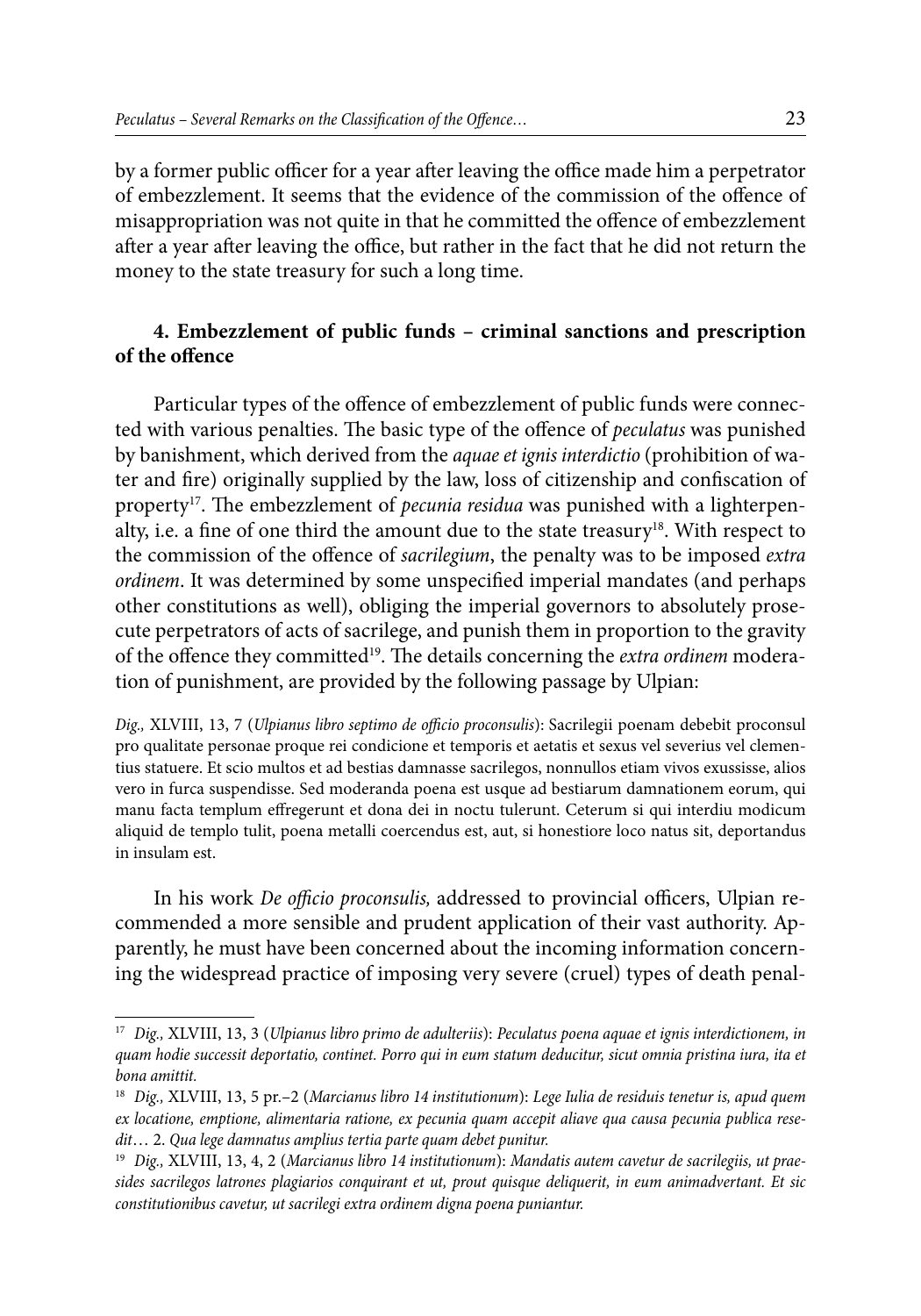ties for the offence of sacrilege, such as being devoured by wild animals, burnt alive or speared by a fork. He thus pleaded for the penalty of *damnatio ad bestias*  to be imposed only in cases where offenders were members of armed gangs and robbed temples at night, whereas thieves who acted during the day and stole items of little value, were to be sentenced to labour in a mine, or, in the case of persons of a higher social status, exile to an island. It is difficult to determine the extent to which Ulpian's guidelines on penalties reached the consciousness of magistrates. Paulus, indeed, did not hesitate to write straightforwardly: *Sacrilegi capite puniuntur*20. In the time of emperor Justinian, as follows from his *Institutions*, the penalties for the offences provided by the Julian law were made uniform:

*Institutiones*, IV, 18, 9: Lex Iulia peculatus eos punit, qui pecuniam vel rem publicam vel sacram vel religiosam furati fuerint. sed si quidem ipsi iudices tempore administrationis publicas pecunias subtraxerunt, capitali animadversione puniuntur, et non solum hi, sed etiam qui ministerium eis ad hoc adhibuerunt vel qui subtracta ab his scientes susceperunt: alii vero qui in hanc legem inciderint poenae deportationis subiugantur.

The embezzlement of public funds was generally punished by death. The penalty was imposed on public officers who were convicted of embezzlement, as well as persons who assisted them or consciously received money from embezzlers. Perpetrators of other offences specified by the law were sentenced to banishment.

Exceptionally interesting information on the criminal liability for the offences discussed, is provided by the following passage by Papinian:

*Dig.,* XLVIII, 13, 16 (*Papinianus libro 36 quaestionum*): Publica iudicia peculatus et de residuis et repetundarum similiter adversus heredem exercentur, nec immerito, cum in his quaestio principalis ablatae pecuniae moveatur.

One principle of the Roman law and criminal procedure was that children were not liable for their parents' offences. However, the above passage seems to indicate an exception to this rule. In cases of *peculatus,* embezzlement of *pecunia residua* or *crimen repetundarum,* if perpetrators of the above offences died prior to the conclusion of criminal proceedings, *iudicia publica* continued against the successors of the offenders. Papinian claimed that the above was not unfounded, as the fundamental subject matter of the proceedings was public money. Yet, the jurist did not mention any details concerning this type of liability. Perhaps it only involved the necessity to return the money misappropriated by the perpetrator of the offence, which upon his death was inherited by his successor. Or, conceivably, the proceedings continued only in cases where the successor did not intend to return the stolen money voluntarily, thus giving rise to a suspicion of being equally guilty of the offence as the perpetrator who had misappropriated the money (when still alive).

<sup>20</sup> *Dig.,* XLVIII, 13, 11 pr.